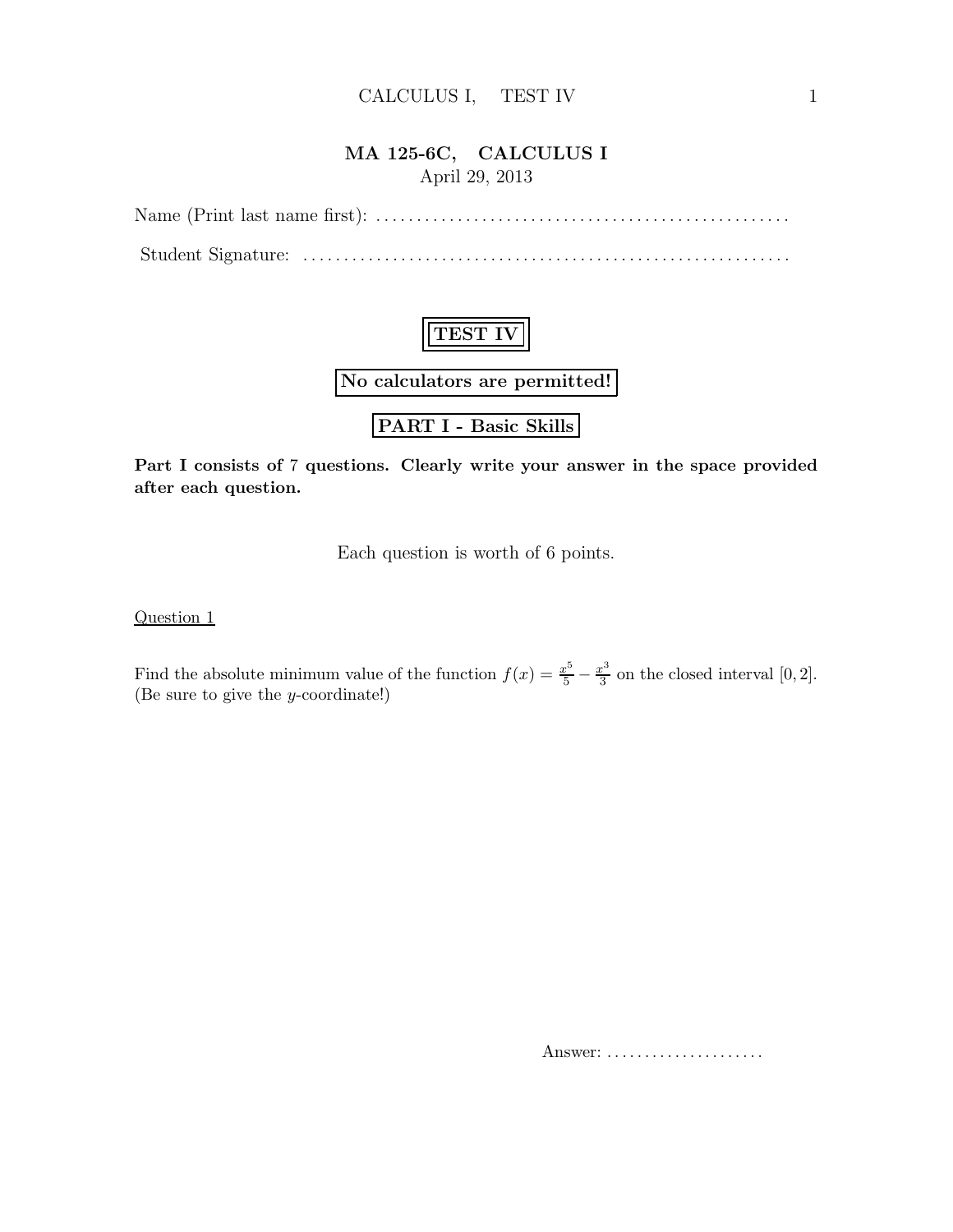## Question 2

Use the Mean Value Theorem on an a suitable interval to show that the equation  $x^7 + x/2 = 0$ has at most one solution.

Question 3

Find the critical number(s) of the function  $f(x) = \frac{2x^2 - 7}{x^2 - 4}$  $\frac{x^2-4}{x^2-4}$ 

Answer: ..................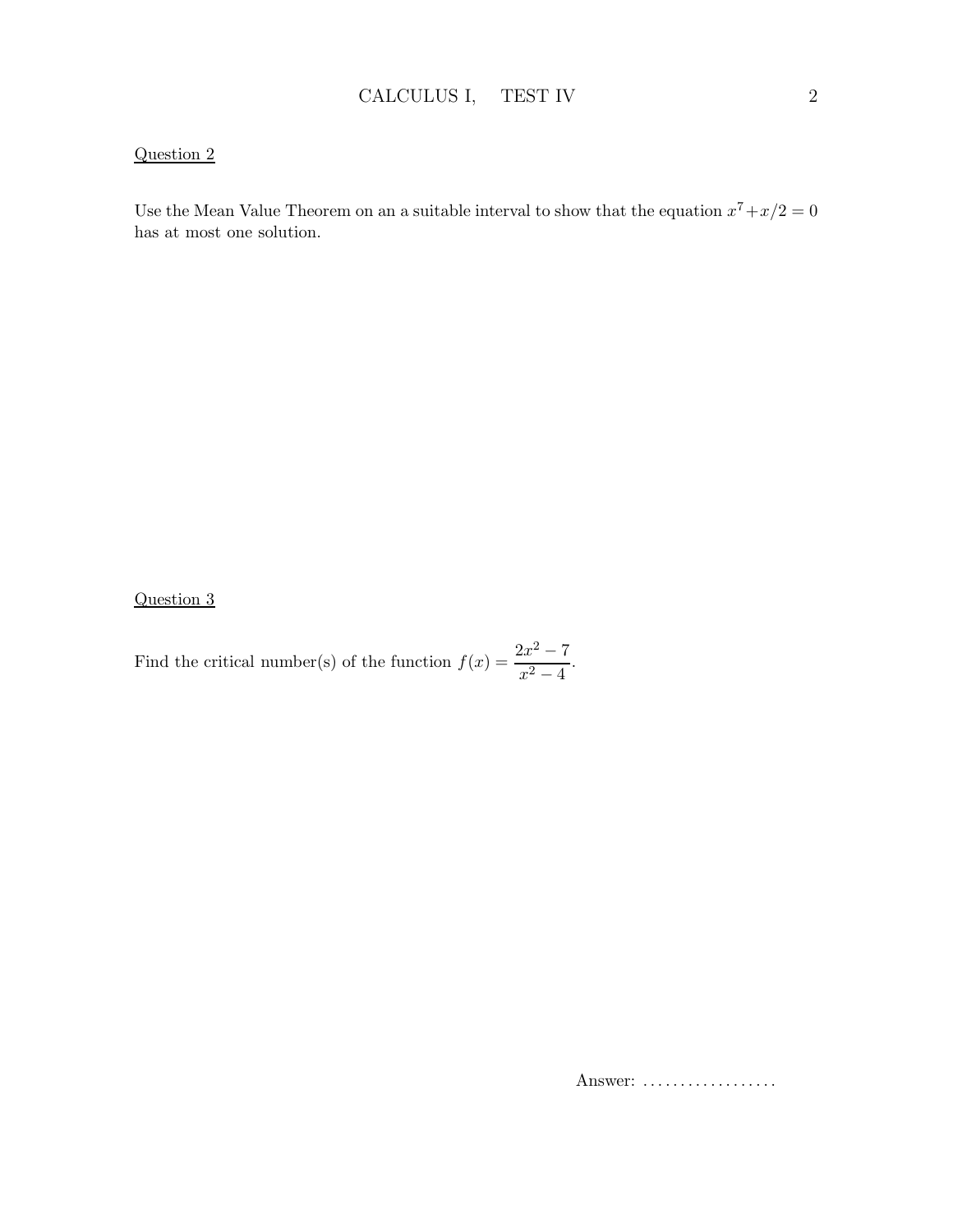#### Question 4

Find the open interval on which the function  $g(x) = (x^2 + x)e^x$  is decreasing. (Clearly indicate the end-points of your interval!)

Answer: ..................

#### Question 5

Find the part of the x-axis on which the function  $h(x) = \frac{1}{20}x^5$ 2  $\frac{2}{3}x^3$  is concave up.

Answer: ..................

#### Question 6

Find the most general antiderivative of the function  $f(x) = e^{2x} + \sqrt[3]{x} + \frac{1}{1+x^2}$  $\frac{1}{1+x^2}$ .

Answer: ..................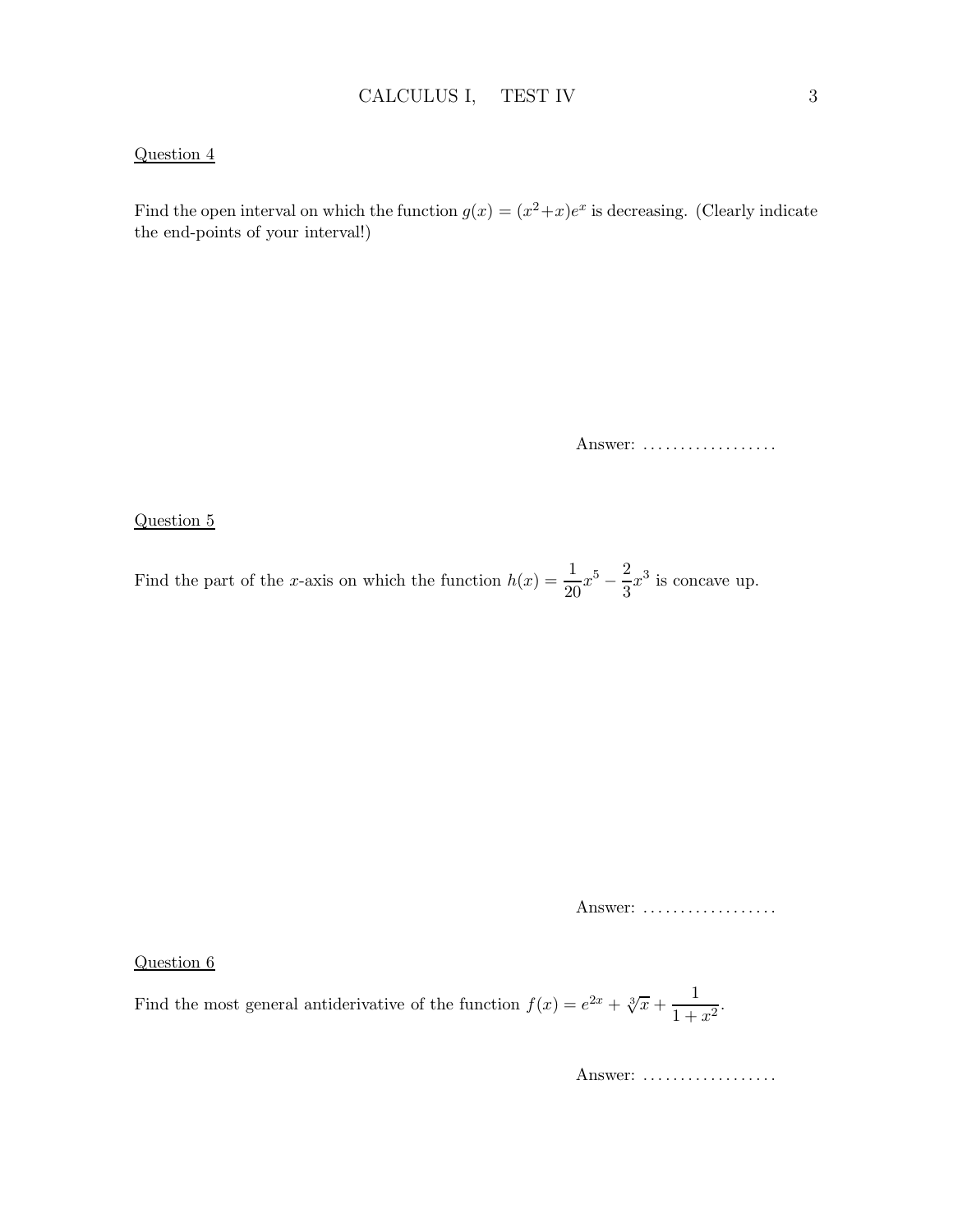## Question 7

Find two positive numbers whose product is 81 and whose sum is minimal.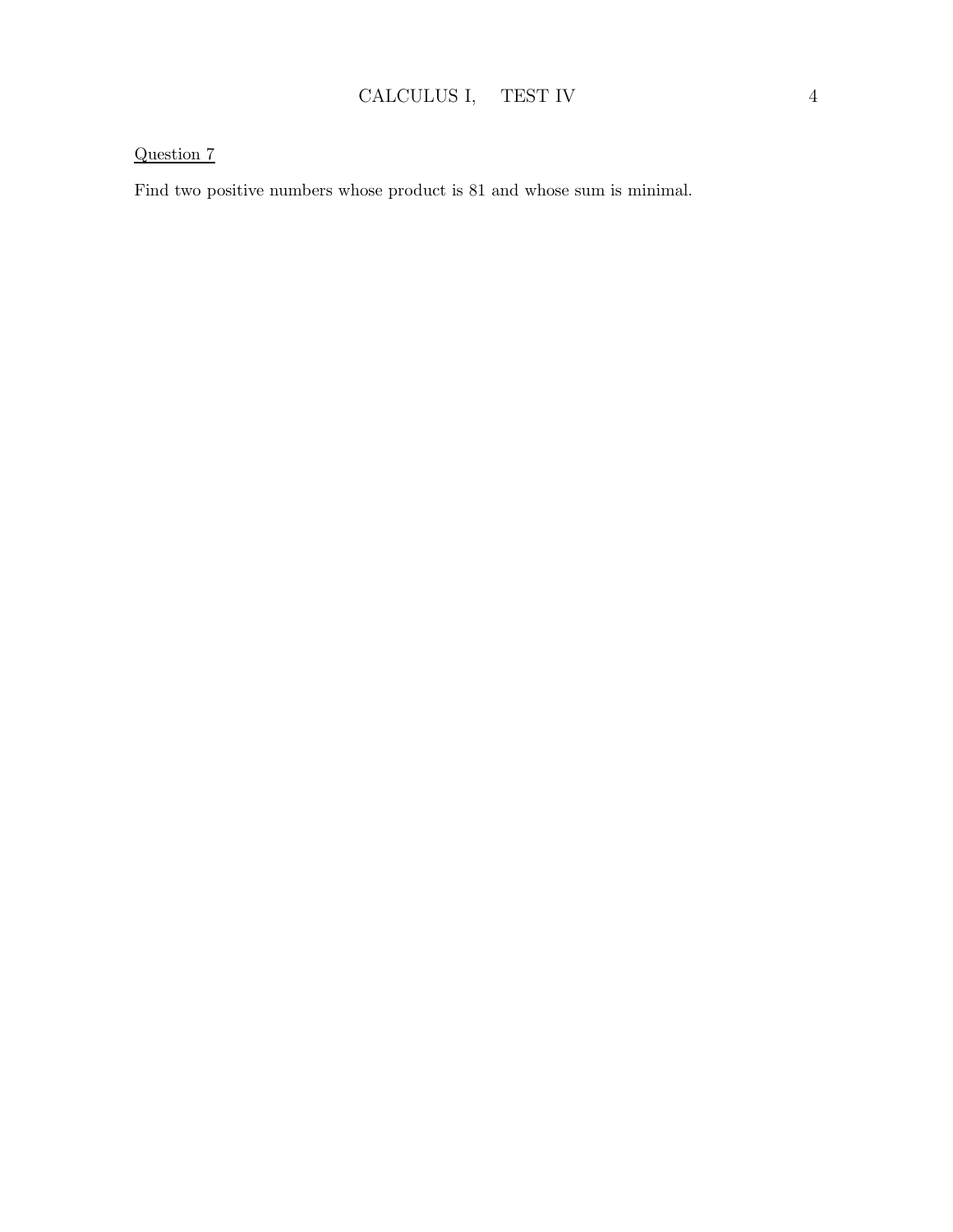## PART II - Problem Solving Skills

Points for each problem are indicated

Part II consists of 4 problems. You must show your work to get full credit. Displaying only the final answer (even if correct) without the relevant steps will not get full credit.

# Problem 1 [12 points]

Suppose that the derivative of a function  $f$  is given by

$$
f'(x) = -(x-3)^6(x+1)^4
$$

Answer all the following questions.

(a) Find all the critical numbers of the function  $f$ .

(b) On what interval(s) is the function  $f$  increasing? (Justify your answer!)

(c) On what interval(s) is the function  $f$  decreasing? (Justify your answer!)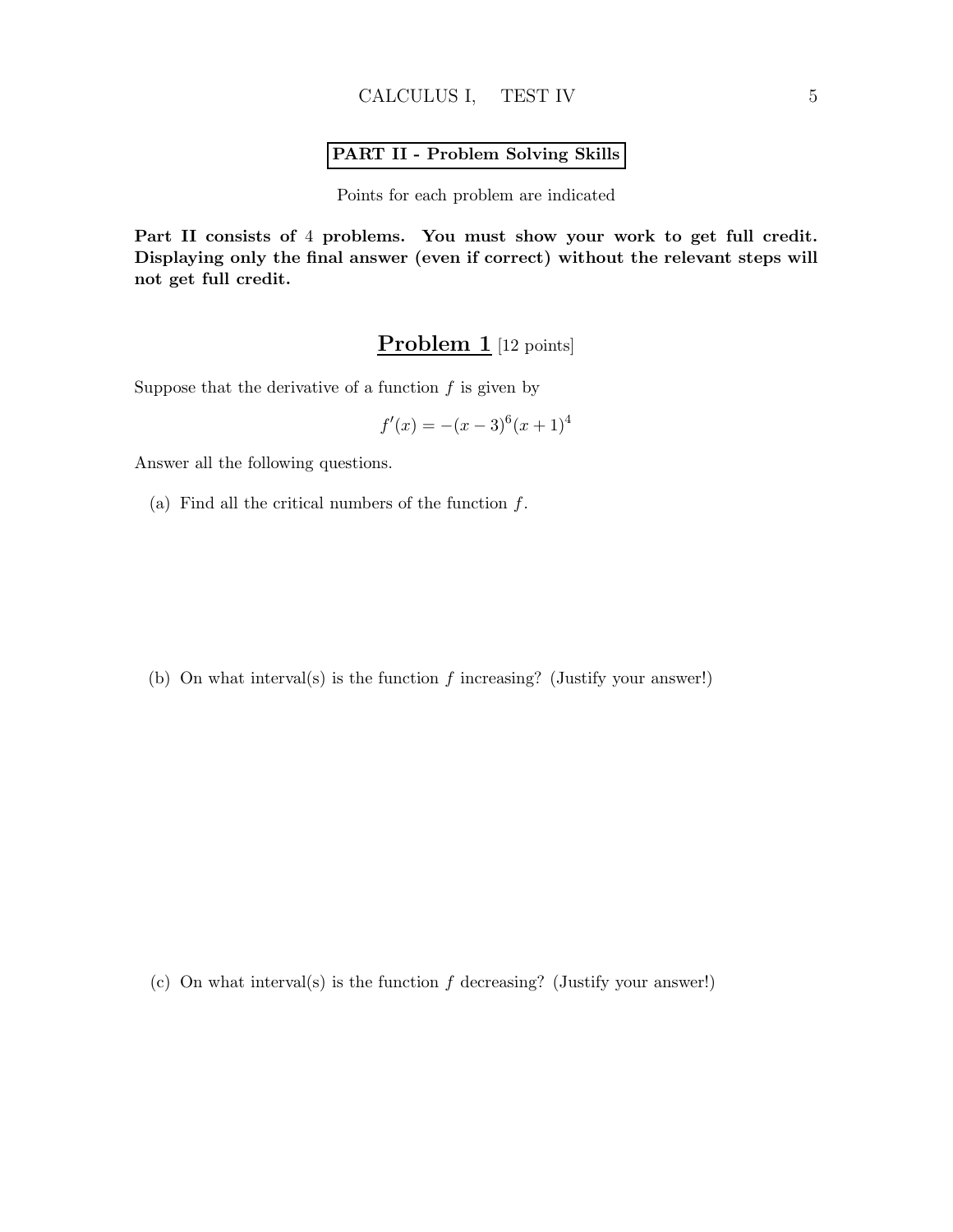# Problem 2 [12 points]

Find the dimensions of the cylinder with bottom and lid whose volume is  $V_0$  so that its surface area is minimal. [Hint: Volume  $V = \pi r^2 h$  and surface area is  $S = 2\pi r^2 + 2\pi rh$ .]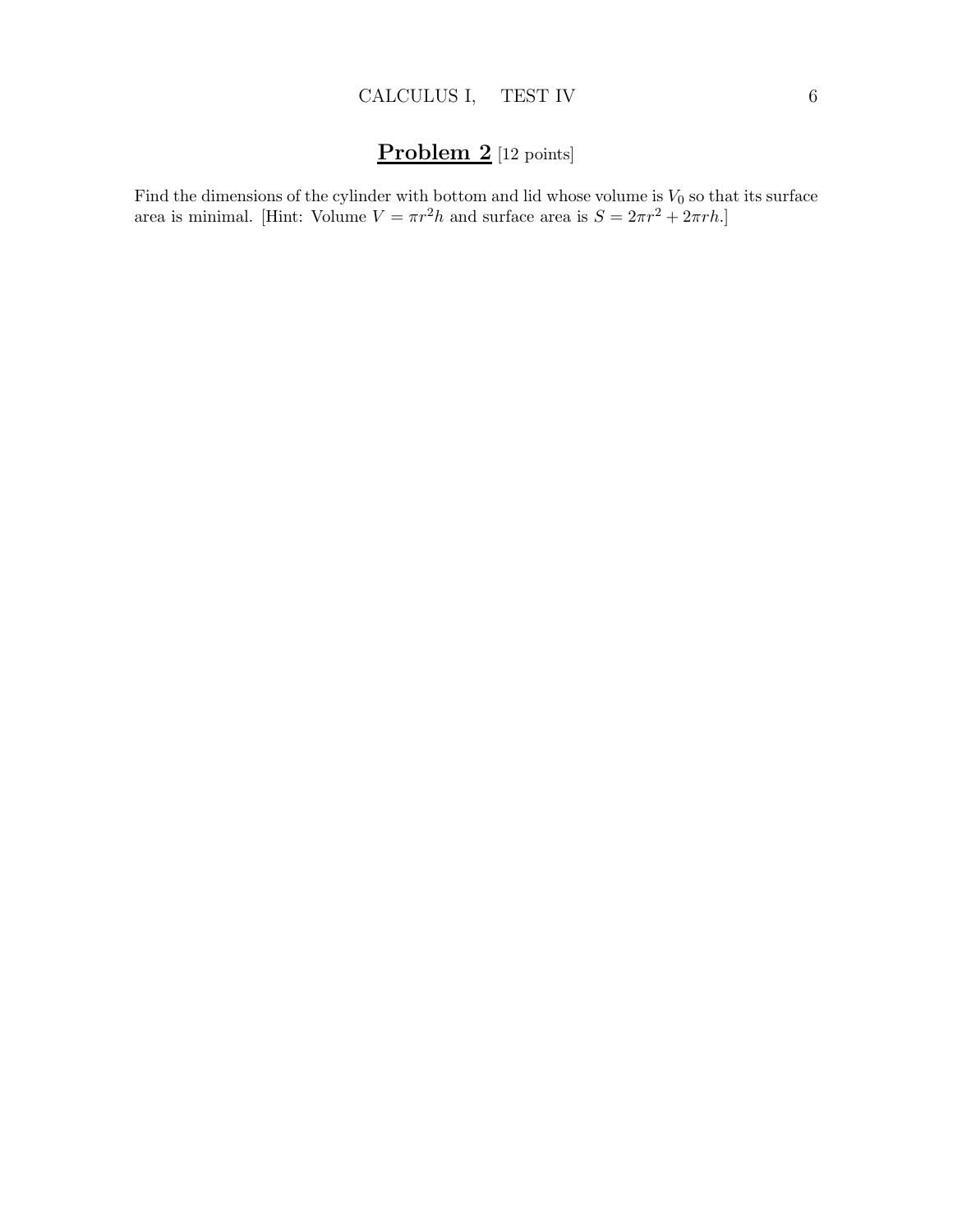# Problem 3 [12 points]

An object moves along a straight line with acceleration

$$
a(t) = -4\cos t + 3\sin t.
$$

Use antiderivatives to answer the following questions.

(a) Find the velocity function  $v(t)$  of the object if its initial velocity is  $v(0) = 3$ .

(b) Find the position function  $s(t)$  of the object if its initial position is  $s(0) = 0$ .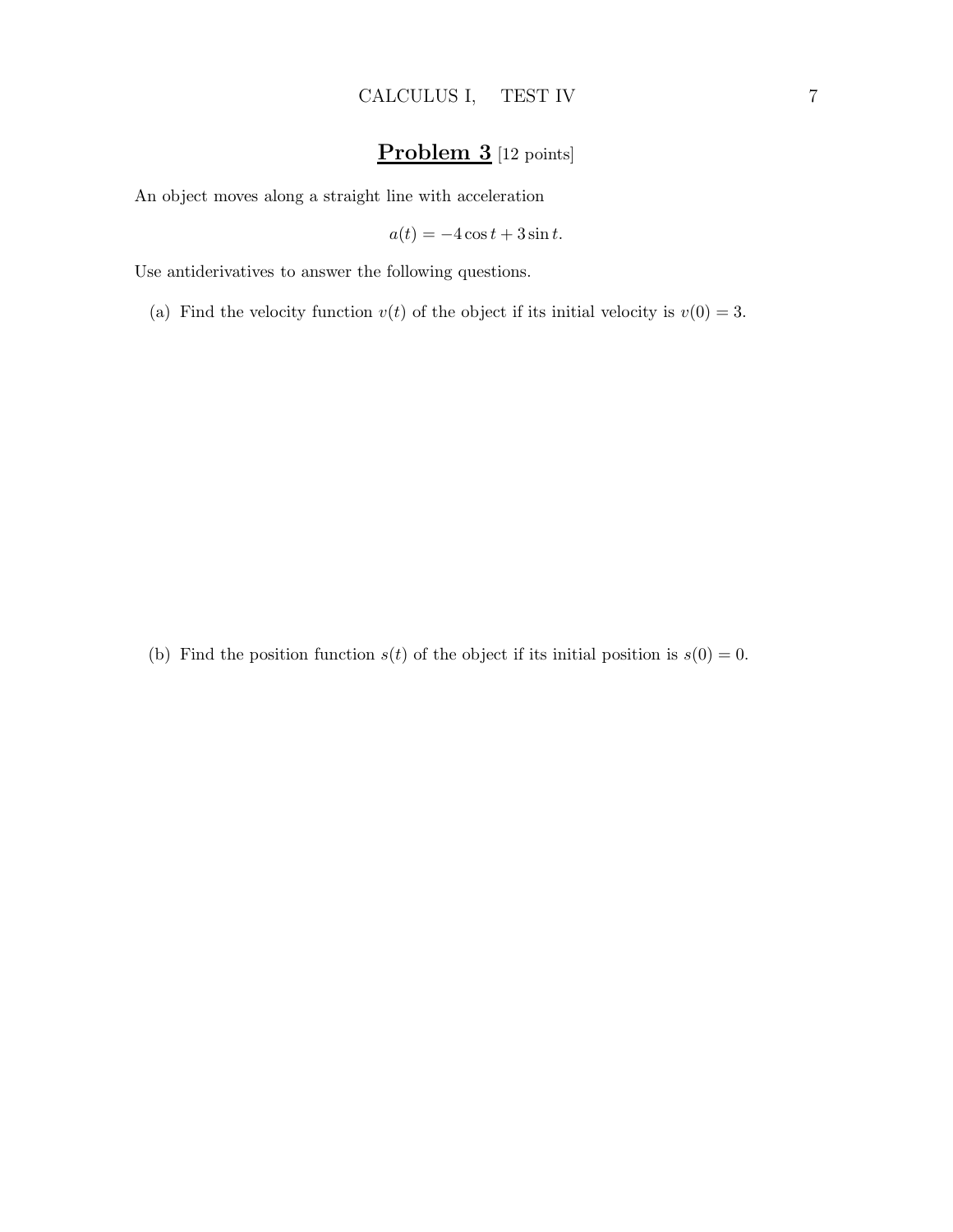## Problem 4 [22 points]

Consider the function  $f$  given by

$$
f(x) = \frac{2x^2}{x^2 - 1}.
$$

Answer all the following questions.

(a) Find the  $x$  and  $y$ -intercept(s) of the curve.

(b) Find, if any, the vertical and horizontal asymptote(s) of the curve.

(c) Find the (open) interval(s) of increase, and the (open) interval(s) of decrease.

(d) Find, if any, all local maximum and minimum value(s). [Be sure to give the ycoordinate(s)!]

(e) Find the open interval(s) where the function is concave down, and the open interval(s) where it is concave up. [Hint: Factoring out might prove useful in your calculations!]